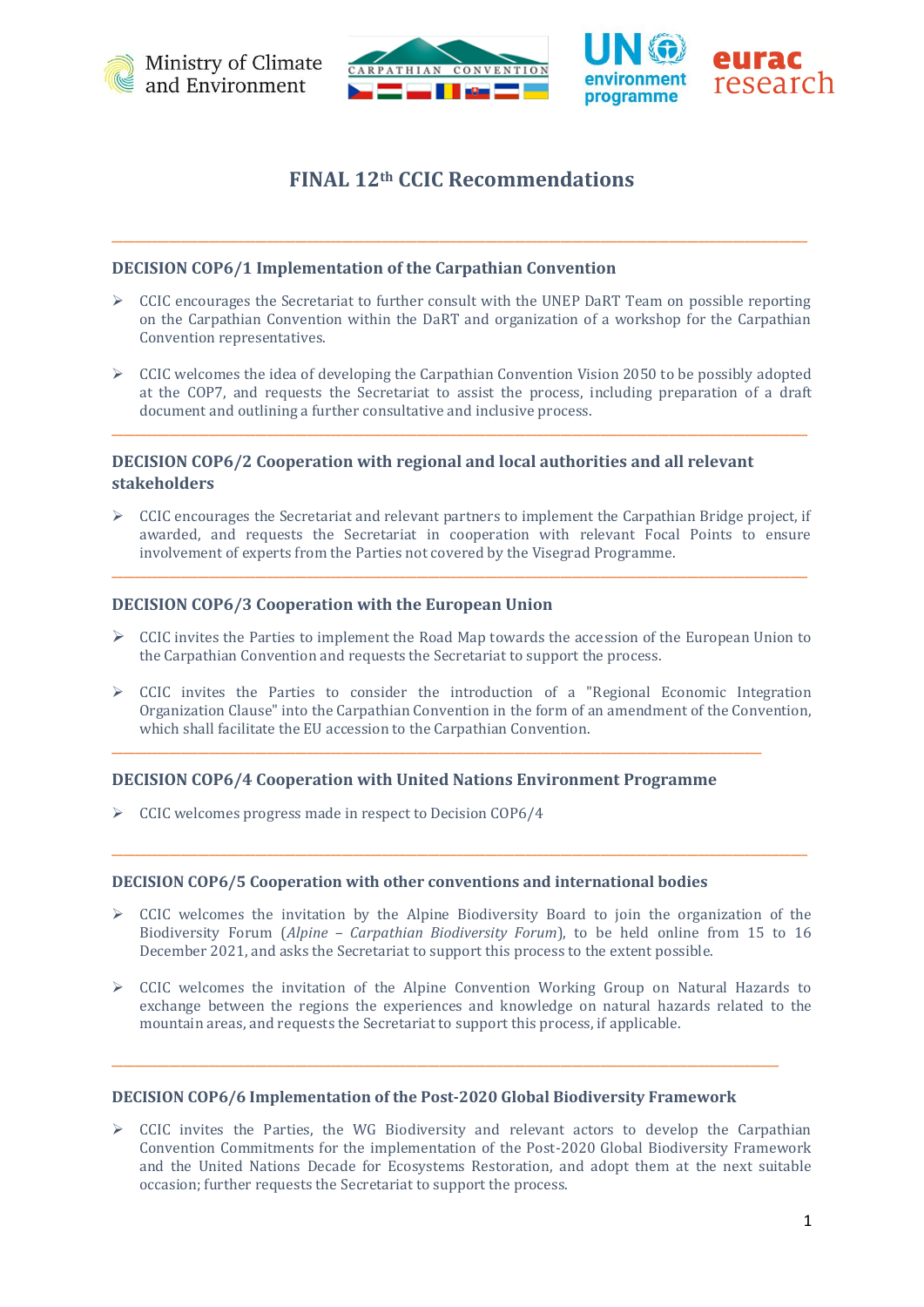- $\triangleright$  CCIC requests the Secretariat to finalize the trilateral Memorandum of Cooperation between the CBD, the Alpine Convention and the Carpathian Convention in the light of the Post-2020 Global Biodiversity Framework and sign it at the next suitable occasion.
- $\triangleright$  CCIC requests the Secretariat to further promote the Carpathian Convention within the CBD and the ongoing Post-2020 Global Biodiversity Framework process, including by contributing to the organization of the mountain side event at the CBD COP15 Part 2.

**\_\_\_\_\_\_\_\_\_\_\_\_\_\_\_\_\_\_\_\_\_\_\_\_\_\_\_\_\_\_\_\_\_\_\_\_\_\_\_\_\_\_\_\_\_\_\_\_\_\_\_\_\_\_\_\_\_\_\_\_\_\_\_\_\_\_\_\_\_\_\_\_\_\_\_\_\_\_\_\_\_\_\_\_\_\_\_\_\_\_\_\_\_\_\_\_\_\_\_\_\_\_\_\_\_\_\_\_\_\_\_\_\_\_\_\_\_\_\_\_\_**

#### **DECISION COP6/7 Cooperation with Eurac Research**

➢ CCIC welcomes progress made in respect to Decision COP6/7.

#### **DECISION COP6/8 Strengthening science-policy-practice interface and cooperation with scientific networks**

**\_\_\_\_\_\_\_\_\_\_\_\_\_\_\_\_\_\_\_\_\_\_\_\_\_\_\_\_\_\_\_\_\_\_\_\_\_\_\_\_\_\_\_\_\_\_\_\_\_\_\_\_\_\_\_\_\_\_\_\_\_\_\_\_\_\_\_\_\_\_\_\_\_\_\_\_\_\_\_\_\_\_\_\_\_\_\_\_\_\_\_\_\_\_\_\_\_\_\_\_\_\_\_\_\_\_\_\_\_\_\_\_\_\_\_\_\_\_\_**

- $\triangleright$  CCIC invites the Science for the Carpathians to circulate the recommendations formulated at the 6th Forum Carpaticum, invites the Parties to provide comments and requests the Secretariat to assist the process.
- $\triangleright$  CCIC encourages the Parties, the Secretariat and other actors to consider the recommendations from the 6th Forum Carpaticum, whenever finalized, in the process of further implementing the Carpathian Convention.
- ➢ CCIC encourages further collaboration with the Science for the Carpathians on strengthening Carpathian Convention networks, coordination and collaboration within and between them and request the Secretariat to further support this process.

**\_\_\_\_\_\_\_\_\_\_\_\_\_\_\_\_\_\_\_\_\_\_\_\_\_\_\_\_\_\_\_\_\_\_\_\_\_\_\_\_\_\_\_\_\_\_\_\_\_\_\_\_\_\_\_\_\_\_\_\_\_\_\_\_\_\_\_\_\_\_\_\_\_\_\_\_\_\_\_\_\_\_\_\_\_\_\_\_\_\_\_\_\_\_\_\_\_\_\_\_\_\_\_\_\_\_\_\_\_\_\_\_\_\_\_\_\_\_\_\_\_**

 $\triangleright$  CCIC requests the Secretariat to support organization of the 7th Forum Carpaticum, as relevant.

# **DECISION COP6/9 Conservation and sustainable use of biological and landscape diversity Article 4 of the Carpathian Convention**

- $\triangleright$  CCIC approves the updated Terms of Reference for the Carpathian Convention Working Group on Conservation and Sustainable Use of Biological and Landscape Diversity and the Carpathian Convention Working Group on Biodiversity - Work Plan 2021 – 2023.
- $\triangleright$  CCIC encourages WG Biodiversity and relevant partners to develop a project proposal supporting implementation of the International Action Plan on Conservation of Large Carnivores and Ensuring Ecological Connectivity, and requests the Secretariat to support the process.
- $\triangleright$  CCIC encourages the Parties and the WG Biodiversity to consider implementation under the Carpathian Convention and a possible COP7 endorsement of the *Carpathian Strategy for enhancing biodiversity and landscape conservation outside and inside protected areas*, as well as other relevant Centralparks project outcomes.
- ➢ CCIC welcomes the development of the *Carpathian Ecosystem Services Toolkit* under the Centralparks project and asks the Secretariat to circulate it as soon as finalized.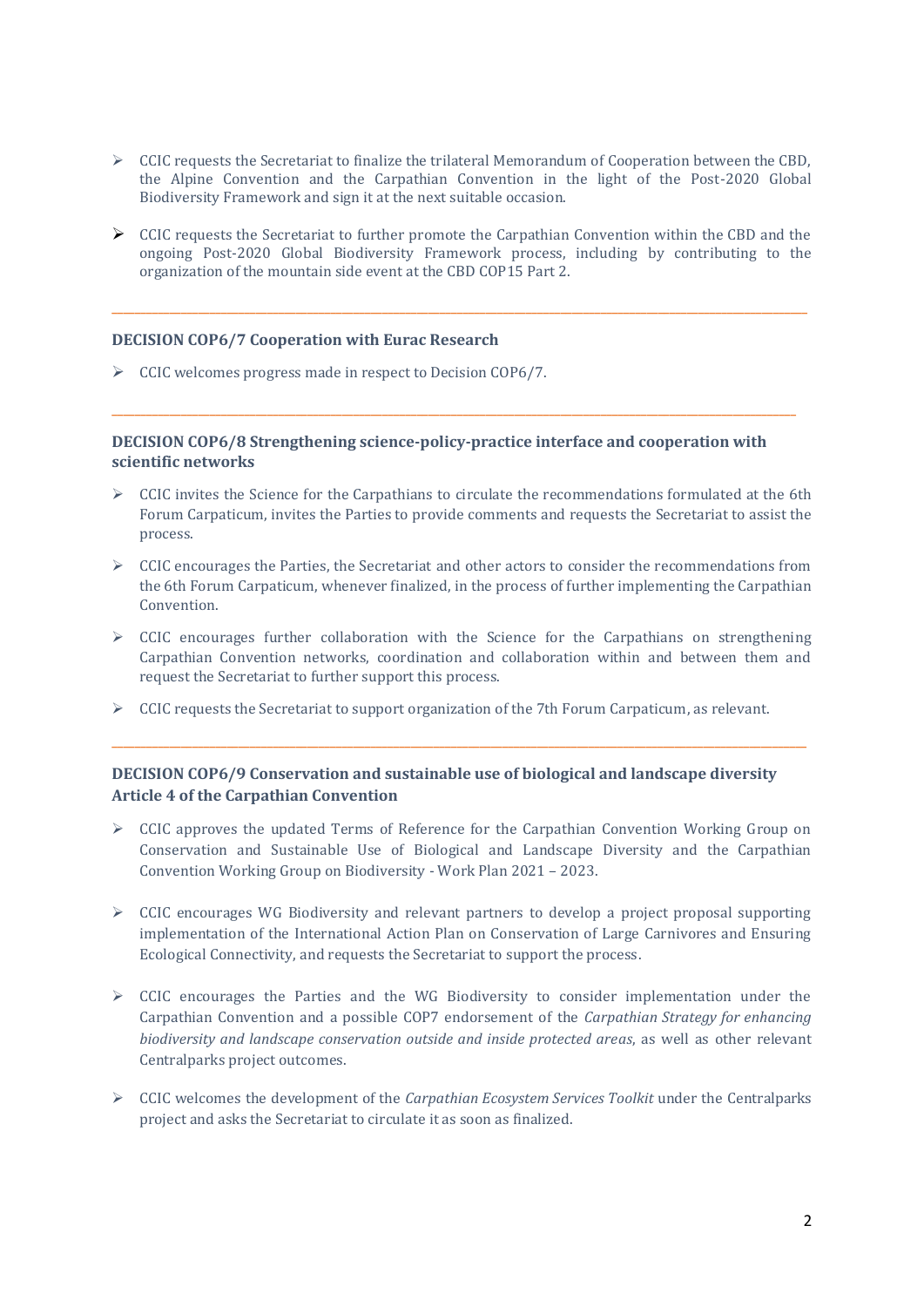- ➢ CCIC welcomes the ConnectGREEN International Conference Declaration "Protected areas, cornerstones of ecological connectivity in the Carpathian and beyond" and encourages the Parties, the WG Biodiversity and other stakeholders to implement the results of the ConnectGREEN project.
- ➢ CCIC encourages the Carpathian Network of Protected Areas Steering Committee to implement the recommendations agreed at the CNPA Steering Committee meeting in Krakow on 18 November 20211, based on the review of the CNPA Mid-Term Strategy, which shall strengthen CNPA governing mechanism and support the cooperation on common activities within the Network.
- ➢ CCIC requests the Secretariat in cooperation with the WG Biodiversity Chair Czech Republic and the Polish Presidency to organize the 13<sup>th</sup> WG Biodiversity meeting.

**\_\_\_\_\_\_\_\_\_\_\_\_\_\_\_\_\_\_\_\_\_\_\_\_\_\_\_\_\_\_\_\_\_\_\_\_\_\_\_\_\_\_\_\_\_\_\_\_\_\_\_\_\_\_\_\_\_\_\_\_\_\_\_\_\_\_\_\_\_\_\_\_\_\_\_\_\_\_\_\_\_\_\_\_\_\_\_\_\_\_\_\_\_\_\_\_\_\_\_\_\_\_\_\_\_\_\_\_\_\_\_\_\_\_\_\_\_\_\_**

**\_\_\_\_\_\_\_\_\_\_\_\_\_\_\_\_\_\_\_\_\_\_\_\_\_\_\_\_\_\_\_\_\_\_\_\_\_\_\_\_\_\_\_\_\_\_\_\_\_\_\_\_\_\_\_\_\_\_\_\_\_\_\_\_\_\_\_\_\_\_\_\_\_\_\_\_\_\_\_\_\_\_\_\_\_\_\_\_\_\_\_\_\_\_\_\_\_\_\_\_\_\_\_\_\_\_\_\_\_\_\_\_\_\_\_\_\_\_\_\_**

**\_\_\_\_\_\_\_\_\_\_\_\_\_\_\_\_\_\_\_\_\_\_\_\_\_\_\_\_\_\_\_\_\_\_\_\_\_\_\_\_\_\_\_\_\_\_\_\_\_\_\_\_\_\_\_\_\_\_\_\_\_\_\_\_\_\_\_\_\_\_\_\_\_\_\_\_\_\_\_\_\_\_\_\_\_\_\_\_\_\_\_\_\_\_\_\_\_\_\_\_\_\_\_\_\_\_\_\_\_\_\_\_\_\_\_\_\_\_\_\_\_**

#### **DECISION COP6/11 Sustainable and integrated water/river basin management Article 6 of the Carpathian Convention**

➢ CCIC welcomes progress made in respect to Decision COP6/11.

# **DECISION COP6/12 Sustainable Agriculture and Rural Development Article 7 of the Carpathian Convention**

➢ CCIC welcomes progress made in respect to Decision COP6/12,

# **DECISION COP6/13 Sustainable forest management Article 7 of the Carpathian Convention**

- $\triangleright$  CCIC encourages the prompt finalization of the Inventory of Virgin Forests of the Carpathians and invites all the Parties and relevant actors to support this process.
- $\triangleright$  CCIC requests the Carpathian Convention Working Group on Sustainable Forests Management to contribute to the development to of the *Assessment of the impacts of climate change on the Carpathian forests and their ecosystem services,* and in this respect, closely cooperate with Working Group on Climate Change.

**\_\_\_\_\_\_\_\_\_\_\_\_\_\_\_\_\_\_\_\_\_\_\_\_\_\_\_\_\_\_\_\_\_\_\_\_\_\_\_\_\_\_\_\_\_\_\_\_\_\_\_\_\_\_\_\_\_\_\_\_\_\_\_\_\_\_\_\_\_\_\_\_\_\_\_\_\_\_\_\_\_\_\_\_\_\_\_\_\_\_\_\_\_\_\_\_\_\_\_\_\_\_\_\_\_\_\_\_\_\_\_\_\_\_\_\_\_\_\_\_**

# **DECISION COP6/14 Sustainable transport and infrastructure, industry and energy Article 8 of the Carpathian Convention, Article 10 of the Carpathian**

 $\triangleright$  CCIC invites the Parties and relevant stakeholders to support the process of developing the Joint Declaration on mainstreaming of ecological connectivity for the recognition at the EUSDR Annual Forum 2022 in Ukraine, if possible; further requests the Secretariat to assist the process.

**\_\_\_\_\_\_\_\_\_\_\_\_\_\_\_\_\_\_\_\_\_\_\_\_\_\_\_\_\_\_\_\_\_\_\_\_\_\_\_\_\_\_\_\_\_\_\_\_\_\_\_\_\_\_\_\_\_\_\_\_\_\_\_\_\_\_\_\_\_\_\_\_\_\_\_\_\_\_\_\_\_\_\_\_\_\_\_\_\_\_\_\_\_\_\_\_\_\_\_\_\_\_\_\_\_\_\_\_\_\_\_\_\_\_\_\_\_\_\_\_\_**

#### **DECISION COP6/15 Sustainable tourism Article 9 of the Carpathian Convention**

➢ CCIC approves the updated Terms of Reference for the Carpathian Convention Working Group on Sustainable Tourism and takes note of the Work Plan for Carpathian Sustainable Tourism Platform for the period 2021 – 2023.

<sup>1</sup> Recommendations agreed at CNPA Steering Committee meeting in Krakow on 18 November 2021 – see Annex 1.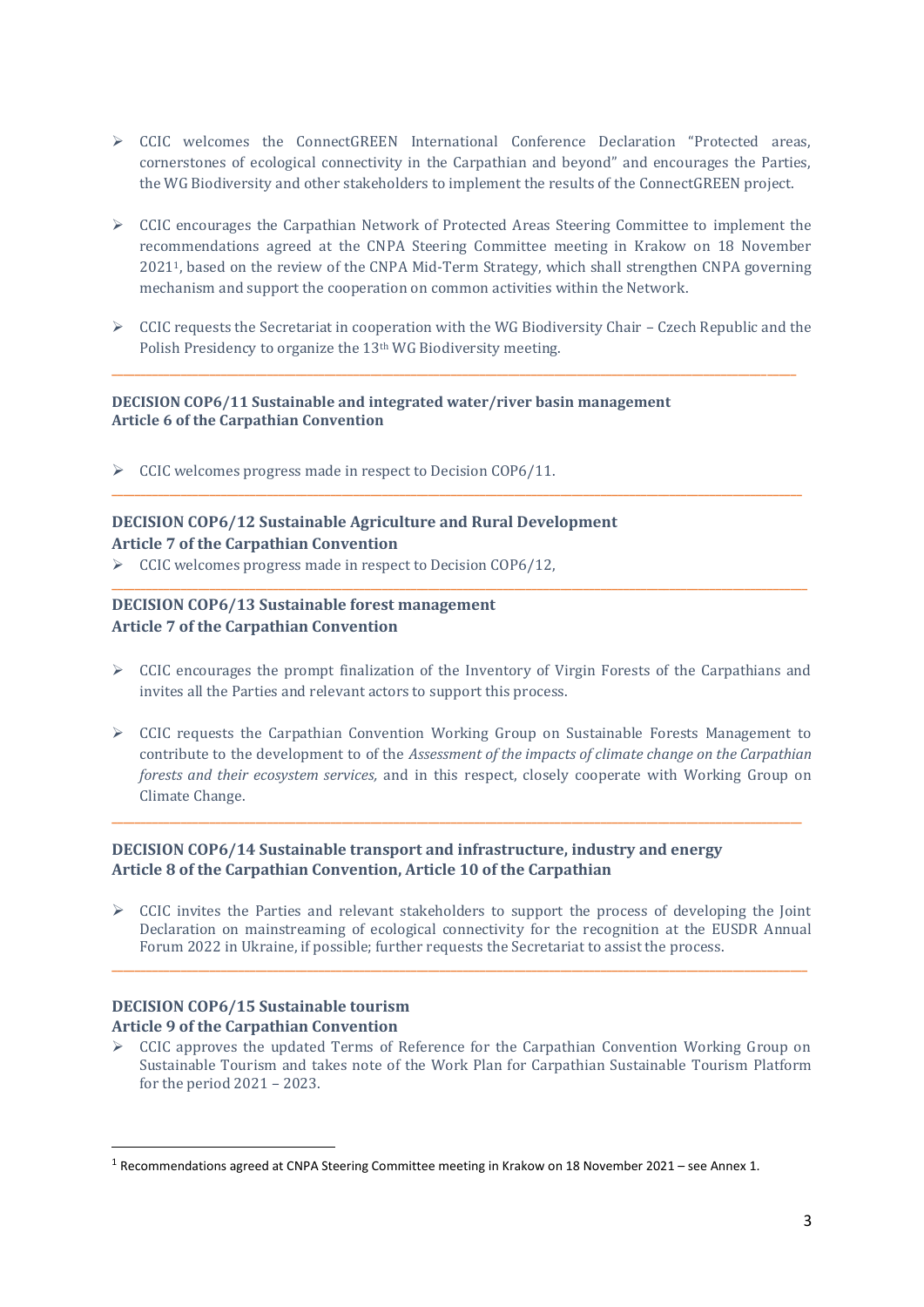- $\triangleright$  CCIC encourages the CSTP Centers and the Secretariat to further progress in making the Carpathian Sustainable Tourism Platform fully operational.
- $\triangleright$  CCIC encourages CSTP, the WG Tourism and other relevant partners to develop a project proposal supporting development of sustainable tourism in the Carpathians, and requests the Secretariat to support this process.
- ➢ CCIC encourages the Parties, the WG Tourism and the CSTP to consider the *Strategy for local sustainable tourism development based on natural and cultural heritage of the Carpathians* produced by the Centralparks project for implementation under the Carpathian Convention and possible COP7 endorsement.

**\_\_\_\_\_\_\_\_\_\_\_\_\_\_\_\_\_\_\_\_\_\_\_\_\_\_\_\_\_\_\_\_\_\_\_\_\_\_\_\_\_\_\_\_\_\_\_\_\_\_\_\_\_\_\_\_\_\_\_\_\_\_\_\_\_\_\_\_\_\_\_\_\_\_\_\_\_\_\_\_\_\_\_\_\_\_\_\_\_\_\_\_\_\_\_\_\_\_\_\_\_\_\_\_\_\_\_\_\_\_\_\_\_\_\_\_\_\_\_\_\_**

#### **DECISION COP6/16 Cultural heritage and traditional knowledge Article 11 of the Carpathian Convention**

 $\triangleright$  CCIC encourages the relevant actors, including the Secretariat to make efforts to bring the Carpathian Route project to successful implementation. **\_\_\_\_\_\_\_\_\_\_\_\_\_\_\_\_\_\_\_\_\_\_\_\_\_\_\_\_\_\_\_\_\_\_\_\_\_\_\_\_\_\_\_\_\_\_\_\_\_\_\_\_\_\_\_\_\_\_\_\_\_\_\_\_\_\_\_\_\_\_\_\_\_\_\_\_\_\_\_\_\_\_\_\_\_\_\_\_\_\_\_\_\_\_\_\_\_\_\_\_\_\_\_\_\_\_\_\_\_\_\_\_\_\_\_\_\_\_\_\_\_**

# **DECISION COP6/17 Environmental assessment/information system, monitoring and early warning Article 12 of the Carpathian Convention**

**\_\_\_\_\_\_\_\_\_\_\_\_\_\_\_\_\_\_\_\_\_\_\_\_\_\_\_\_\_\_\_\_\_\_\_\_\_\_\_\_\_\_\_\_\_\_\_\_\_\_\_\_\_\_\_\_\_\_\_\_\_\_\_\_\_\_\_\_\_\_\_\_\_\_\_\_\_\_\_\_\_\_\_\_\_\_\_\_\_\_\_\_\_\_\_\_\_\_\_\_\_\_\_\_\_\_\_\_\_\_\_\_\_\_\_\_\_\_\_\_\_**

➢ CCIC welcomes progress made in respect to Decision COP6/17.

# **DECISION COP6/18 Climate change Article 12bis of the Carpathian Convention**

- $\triangleright$  CCIC invites engagement and support of relevant experts nominated by the Parties in the development of the *Assessment of the impacts of climate change on the Carpathian forests and their ecosystem services,* and further requests the Secretariat to support this process.
- $\triangleright$  CCIC encourages the Carpathian Convention Working Group on Climate Change to join the interregional workshop "Mountains Connect" in Vienna, Austria in 2022, and further requests the Secretariat to support this process.
- ➢ CCIC encourages the WG Climate Change to implement the WG Climate Change Work Plan 2021 2023.
- $\triangleright$  CCIC requests the Carpathian Convention Working Group on Climate Change to closely cooperate with Working Group on Sustainable Forests Management to supports the development of the Assessment of the impacts of climate change on the Carpathian forests and their ecosystem services.

**\_\_\_\_\_\_\_\_\_\_\_\_\_\_\_\_\_\_\_\_\_\_\_\_\_\_\_\_\_\_\_\_\_\_\_\_\_\_\_\_\_\_\_\_\_\_\_\_\_\_\_\_\_\_\_\_\_\_\_\_\_\_\_\_\_\_\_\_\_\_\_\_\_\_\_\_\_\_\_\_\_\_\_\_\_\_\_\_\_\_\_\_\_\_\_\_\_\_\_\_\_\_\_\_\_\_\_\_\_\_\_\_\_\_\_\_\_\_\_\_\_**

# **DECISION COP6/19 Awareness raising, education and public participation Article 13 of the Carpathian Convention**

- $\geq$  CCIC invites the Parties to nominate ESD experts to the Carpathian ESD Expert network, and requests the Secretariat to support the process.
- $\triangleright$  CCIC encourages the cooperation among the Focal Points and the ESD Experts, and invites the Parties to support highlighting ESD work under the Convention at any suitable occasion, including at the 9th Environment for Europe Ministerial Conference in 2022, and requests the Secretariat to support this process.
- $\triangleright$  CCIC encourages the Science for Carpathians to propose and invite scientific ESD experts to join the Carpathian ESD Expert Network.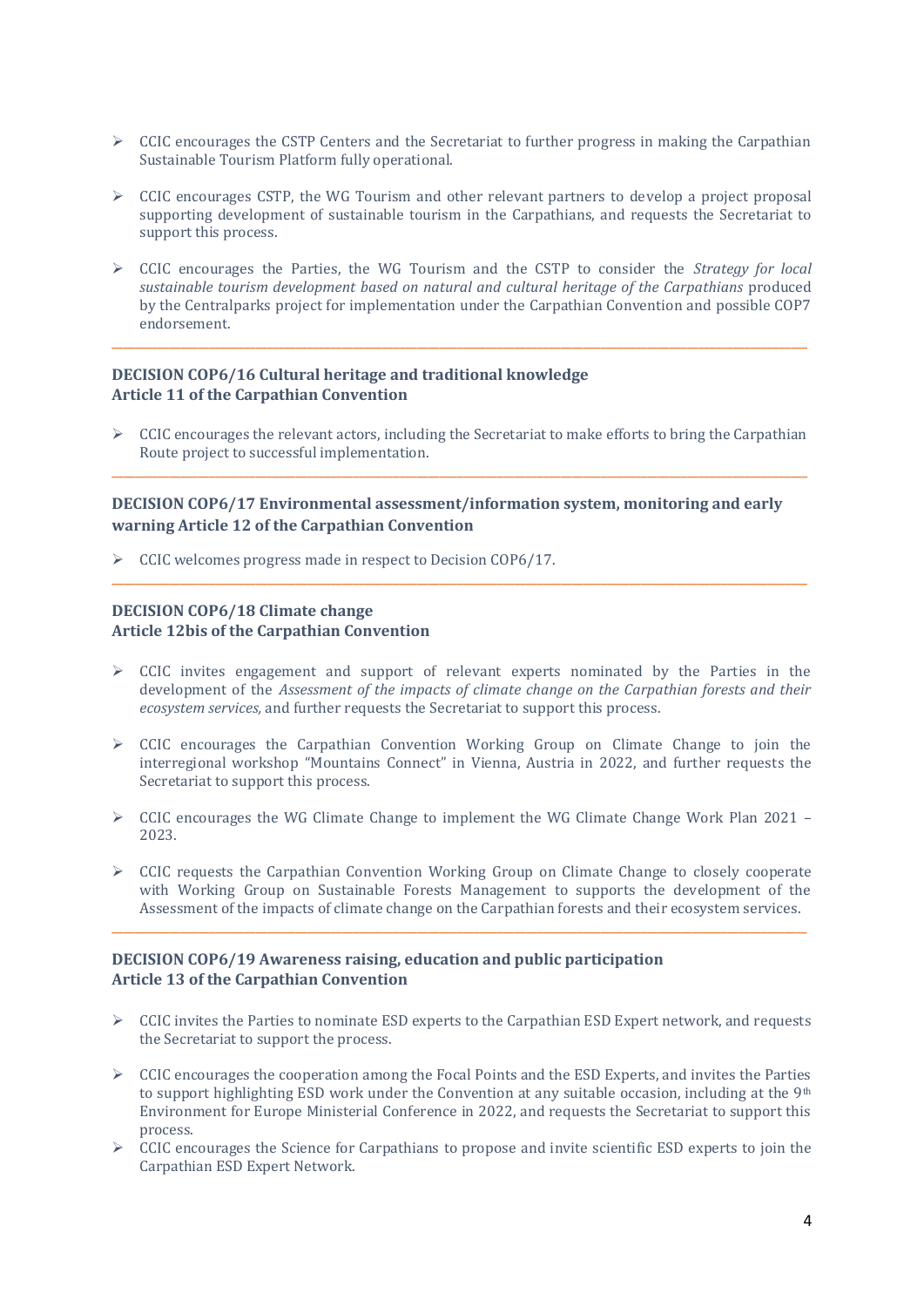- ➢ CCIC encourages the nominated governmental ESD experts to closely collaborate with the academic and practice ESD experts within the Carpathian ESD network.
- ➢ CCIC invites the Polish Presidency to support the organization of the Second Carpathian Convention Seminar on Education for Sustainable Development in cooperation with the Secretariat.
- ➢ CCIC invites the Parties and other stakeholders to consider the recommendations of the Workshop on strengthening networks within the Carpathian Convention, held during the 12<sup>th</sup> CCIC meeting on 19 December 2021, while further cooperating with relevant networks as well for establishing the Carpathian ESD Network.

**\_\_\_\_\_\_\_\_\_\_\_\_\_\_\_\_\_\_\_\_\_\_\_\_\_\_\_\_\_\_\_\_\_\_\_\_\_\_\_\_\_\_\_\_\_\_\_\_\_\_\_\_\_\_\_\_\_\_\_\_\_\_\_\_\_\_\_\_\_\_\_\_\_\_\_\_\_\_\_\_\_\_\_\_\_\_\_\_\_\_\_\_\_\_\_\_\_\_\_\_\_\_\_\_\_\_\_\_\_\_\_\_\_\_\_\_\_\_\_\_\_**